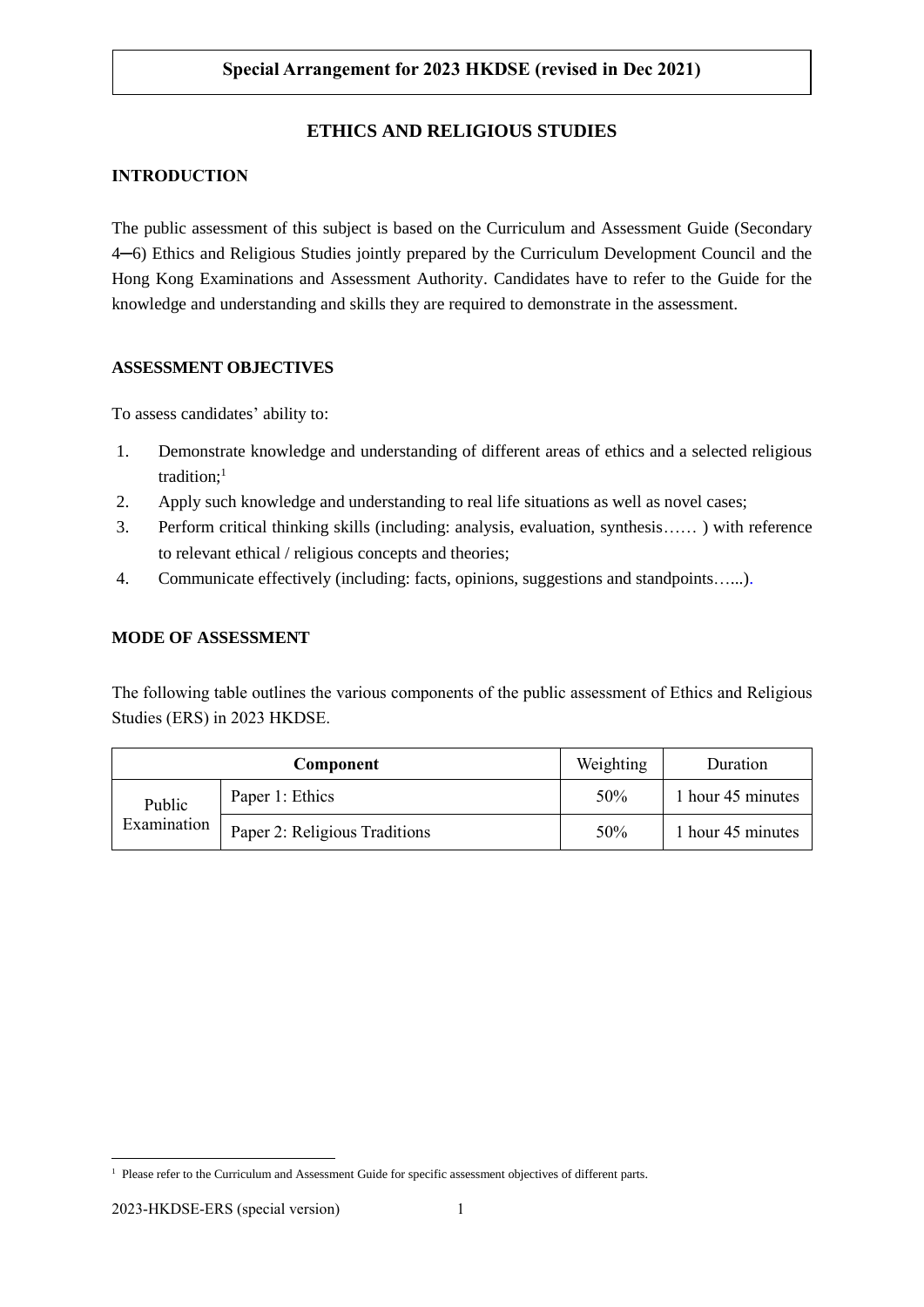### **PUBLIC EXAMINATION**

#### **Paper 1: Ethics**

Part A: Normative Ethics (20 marks)  $\rightarrow$  (15 marks) ( Note: The weighting of this part in Paper 1 will remain the same.)

> Four-to five short questions will be set. All questions are compulsory. Candidates are required to answer any three of them. Each question carries 5 marks.

Part B: Personal and Social Issues (40 marks)

There will be four questions, of which candidates are required to answer two. The paper will consist of essay and guided essay questions

#### **Paper 2: Religious Traditions**

Candidates are to attempt one of the two modules offered. The paper will consist of essay and guided essay questions.

**Module 1:** Buddhism (No open-book arrangement)

Each question carries 20 marks and candidates should attempt a total of three questions from Part 1 and Part 2.

Part 1: History of Buddhism

There will be two questions, of which candidates are required to answer one.

Part 2: Doctrines of Buddhism and Buddhist Practice

There will be four questions, of which candidates are required to answer two.

**Module 2**: Christianity [Candidates may bring approved Bible(s) into the examination centres.] (see Annex I)

There will be five questions, of which candidates are required to answer three. Each question carries 20 marks.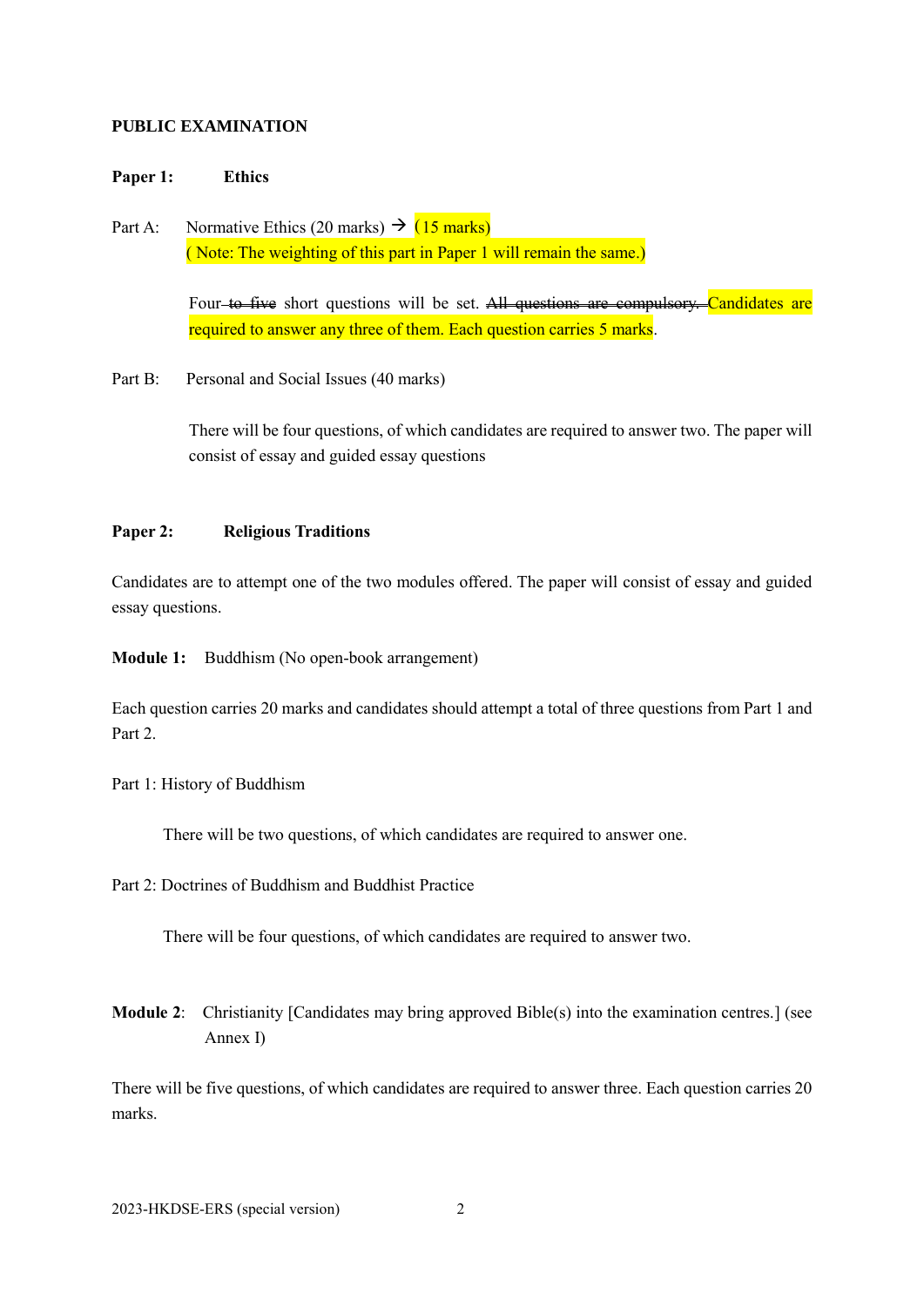## ANNEX I

Open-book examination arrangement is only adopted in Module 2 Christianity. Please note the following:

- 1. Candidates should bring into the examination centre a copy of one of the approved versions of the whole Bible. The approved versions are listed below in paragraph 6.
- 2. Candidates, who wish to do so, may bring in two Bibles (or two copies of the New Testament) in order to have different language versions or translations.
- 3. The use of textbooks, commentaries or other reference books will not be permitted during the examination.
- 4. Apart from the particulars of the owner (e.g. name, class, address), there must be NO writing in the books. Attachments (e.g. labels and stickers) must NOT be added to the Bibles. Candidates are ONLY allowed to:
	- (i) underline the texts in the Bible
	- (ii) use highlighters to enhance some verses.

Infringements of these regulations normally incur penalties or disqualification.

- 5. During the examination, invigilators may examine all copies of the Bible which candidates have brought into the centre. If any unauthorized material is found candidates will be allowed to continue but once the examination is over, the books/material concerned will have to be handed to the centre supervisor for inspection. It will later be decided whether the regulations have been broken and whether the candidate should be disqualified or suffer some other penalty.
- 6. The approved versions of the Bible are as follows:

Good News Bible/Today's English Version/Good News for Modern Man (N.T.)/Good News Bible (illustrated) Good News Bible with Deuterocanonicals/Apocrypha Sunrise Good News Bible Revised Standard Version New Revised Standard Version The Jerusalem Bible The New Jerusalem Bible New American Standard Version New International Version

現代中文譯本/給現代學生的佳音/給現代人的福音(新約)/現代人 的希望 / 現 代 中 文 譯 本 修 訂 版 聖 經 ( 思 高 聖 經 學 會 譯 釋 ) 聖 經 ( 思 高 聖 經 學 會 譯 釋 ) (修 訂 版 )(即 : 横 排 版 ) 新 約 全 書 ( 思 高 聖 經 學 會 譯 釋 ) 新 舊 約 全 書 ( 和 合 版 /和合本) 聖經 (和合本修訂版)